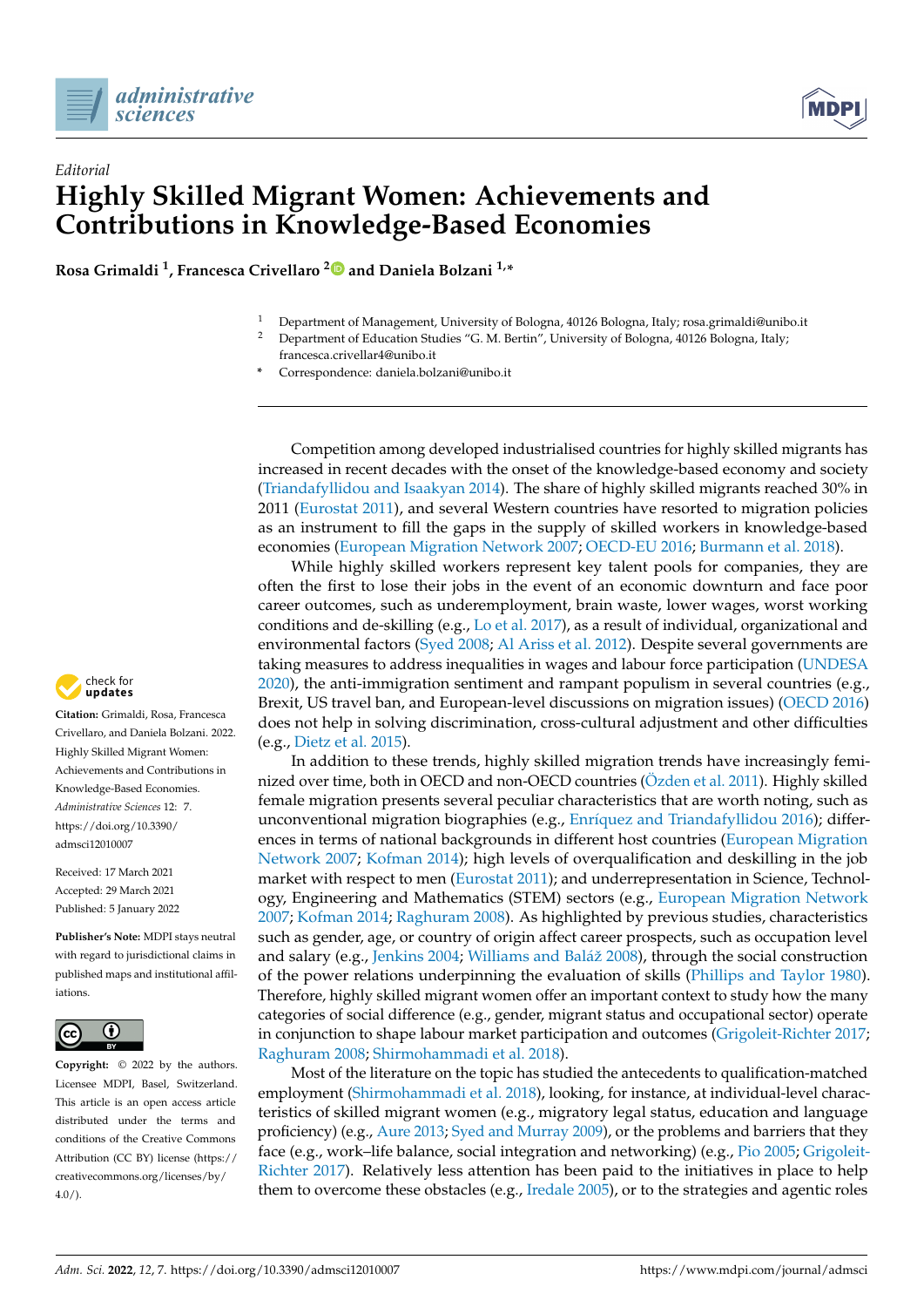employed by women themselves (e.g., [Colakoglu et al.](#page-3-12) [2018;](#page-3-12) [Riaño](#page-4-12) [2011;](#page-4-12) [Shih](#page-4-13) [2006\)](#page-4-13), and the final outcome in terms of their engagement in the labour market and society at large.

<span id="page-1-0"></span>The Special Issue on Highly Skilled Migrant Women: Achievements and Contributions in Knowledge-Based Economies stems from the international conference "Promoting highly skilled migrant women in a global knowledge economy", held at the University of Bologna in September  $2019<sup>1</sup>$  $2019<sup>1</sup>$  $2019<sup>1</sup>$  and organized by the authors of this Special Issue. The purpose of the conference was advancing empirical knowledge on the highly skilled migration of women in the knowledge-based economy from different disciplinary perspectives, so as to offer relevant recommendations for policy and practice. The call for papers for the academic session was subsequently (re)launched to a broader and academic audience in order to further develop theoretical knowledge on this understudied, yet constantly growing, field of research.

This Special Issue aims at addressing several research questions, from different disciplinary perspectives. The topics addressed within this collection of papers, and that we would like to draw attention to, in order to stimulate future discussion, include the following:

- The barriers and resources for the employability of highly skilled migrant women according to professional labour market intermediaries, including the training needs of professional labour market intermediaries to work more effectively with migrant women qualified in traditionally male-dominated sectors, such as Science, Technology, Engineering and Mathematics (STEM);
- The quality of employment of highly skilled native and foreign-born women and men in the labour market, the distribution of paid employment and family work between couples and their effect on highly skilled migrant women;
- The entrepreneurial intentions of highly skilled women with refugee experience;
- The impact of gender, country of origin, migratory and parental status as well as reasons for migration on the financial, career, subjective and social wellbeing experienced by highly skilled female immigrants.

The articles of this Special Issue contribute to the consolidation of the extant scientific literature by illuminating underinvestigated topics, issues and targets, such as the labour market intermediaries' perspective on the employability of highly qualified migrant women (Ricci, Crivellaro and Bolzani in this Special issue), the processes underlying deskilling and failed career advancement in the receiving country (Riaño), the perspective of the sending country on the perceived discrimination of Latvian tertiary-educated women emigrants (Sūpule), entrepreneurial intentions among highly skilled women with a refugee background (Lazarczyk-Bilal and Glinka) and the intersectional analysis of factors shaping the different dimensions of highly skilled migrants' wellbeing (Spadavecchia and Yu).

Drawing on their research results, the authors of these articles outline recommendations for policy makers ranging from ad hoc training—targeting both labour market intermediaries and highly qualified migrant women—to the implementation of gender equality policies facilitating work–life balance; the elaboration of migration policies specifically addressing the labour inclusion of highly skilled migrants from an intersectional perspective; and the simplification, across EU countries, of the procedures for the recognition of immigrants' educational and professional qualifications.

Future research should take a step forward and approach the innovation, knowledge spillovers and socio-economic wellbeing of highly qualified migrant women in receiving countries.

The contribution by Aurora Ricci, Francesca Crivellaro and Daniela Bolzani explores the labour market intermediaries' perceptions of the barriers and resources in the employability of highly skilled migrant women with a background in Science, Technology, Engineering and Mathematics (STEM), as well as their training needs to more effectively work with this highly specific category. Their study is based on the data collected through a quantitative survey covering five countries (Greece, Hungary, Italy, Sweden and the United Kingdom) and targeting professionals operating in different domains (e.g., educators, trainers, social workers, recruiters, job counsellors and career advisors). The majority of the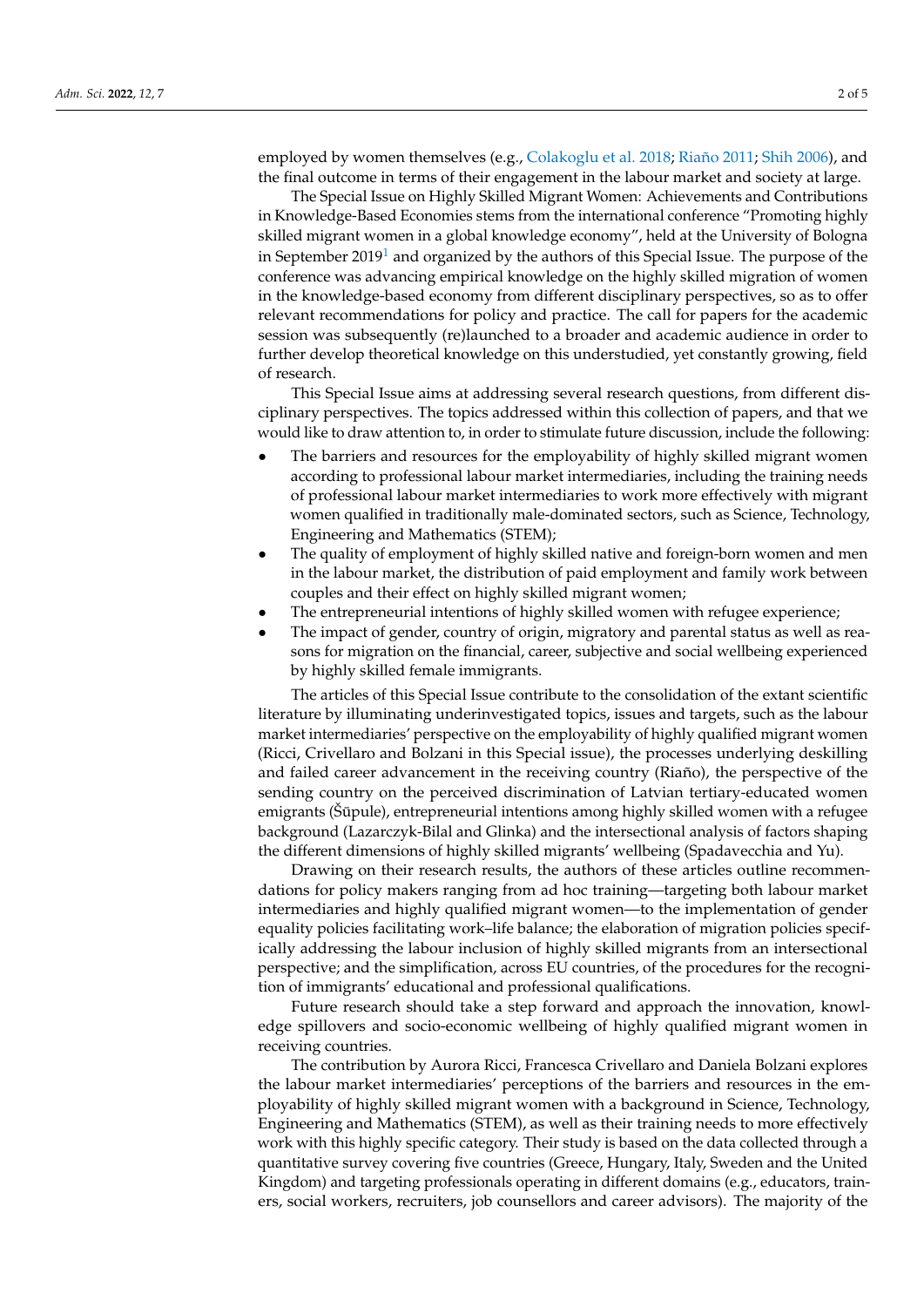survey respondents identified language proficiency as a main barrier for employability; professionals from Greece and Italy (traditionally considered as "access gates" for migrants) were, instead, more prone to acknowledging the importance of context-specific structural constraints (e.g., lack of recognition of home country qualification and discrimination by employers) in shaping women's de-skilling and exclusion in the receiving country. While labour market intermediaries across Europe perceive migrant women with a STEM background as having low employability prospects, some resources related to the individuals' psychological capital (e.g., resilience and self-efficacy) were depicted as important to facilitate women's economic inclusion.

Yvonne Riaño analyses labour market inequalities based on gender and ethnicity in Switzerland, unravelling how the intersection of these two categories of social difference contributes to unequal employment outcomes. The research methodology combined descriptive analysis of secondary data and qualitative life-course analysis. The first provided a numerical overview of the differences in the employment situation of the categories taken into consideration (native and foreign-born women and men) by analysing four indicators (employment rate, income, adequacy of paid work according to the professional qualification and employment status). The second explained the processes and dynamics underlying emerging trends by connecting career trajectories with key biographical milestones (e.g., family reunification and the birth of a child) and couples' arrangements regarding work–life balance. The study reveals how gender and ethnicity play a central role in determining a lower quality in the employment situation of foreign-born, highly skilled migrant women, who score the lowest rates of all four indicators taken into consideration in the statistical analysis. At the same time, the author highlights how traditional gender culture affects career trajectories in specific life turning points, hampering the possibility for highly qualified migrant women to use their professional skills in the Swiss labour market.

Inese Šūpule addresses, from a gendered perspective, the issue of perceived discrimination in the workplace among tertiary-educated Latvian first-generation female emigrants. The author identified three items featuring perceived unfair treatment: more frequent assignment of unpleasant and/or unprofitable tasks compared to host-country nationals; pressure to take annual leave during the "off season"; lower income than host-country nationals for similar work. These dependent variables were correlated with two sets of independent variables: background characteristics, host country and workplace industry variables, on the one hand; economic and sociocultural integration (including the possibility to use the qualifications achieved in the home country), on the other. The binary logistic regression reveals that some factors increase the possibility of perceived discrimination. While age, destination country and attachment to home country do not seem to have any significant impact on perceived discrimination, working in a specific industry sector (IT and telecommunications, manufacturing and energy sectors, health and social care and the trade and catering and hospitality sectors), low attachment to the receiving country, lack of formal job contract, problems in the recognition of the qualification achieved in the home country and financial difficulties do.

Nina Lazarczyk-Bilal and Beata Glinka explore the individual-level determinants of the entrepreneurial intentions of highly skilled people with refugee experience in Sweden. Specifically, the authors focused on self-employment intentions among Syrian female refugees and asylum seekers by integrating thorough statistical analysis with two case studies. Contrary to what was expected, their study shows that highly skilled women with a refugee background are equally likely to have entrepreneurial intentions as their male counterparts, even though they were not entrepreneurs in their home countries. Some factors seem to compensate these determinants hampering inclination to self-employment and, namely, educational qualifications associated with employment-prone occupational choices as well as lack of entrepreneurial experience. These compensation factors encompass (i) a positive representation of self-employment in the Syrian culture; (ii) the existence of entrepreneurial role models in the wider family; (iii) leadership aspirations and the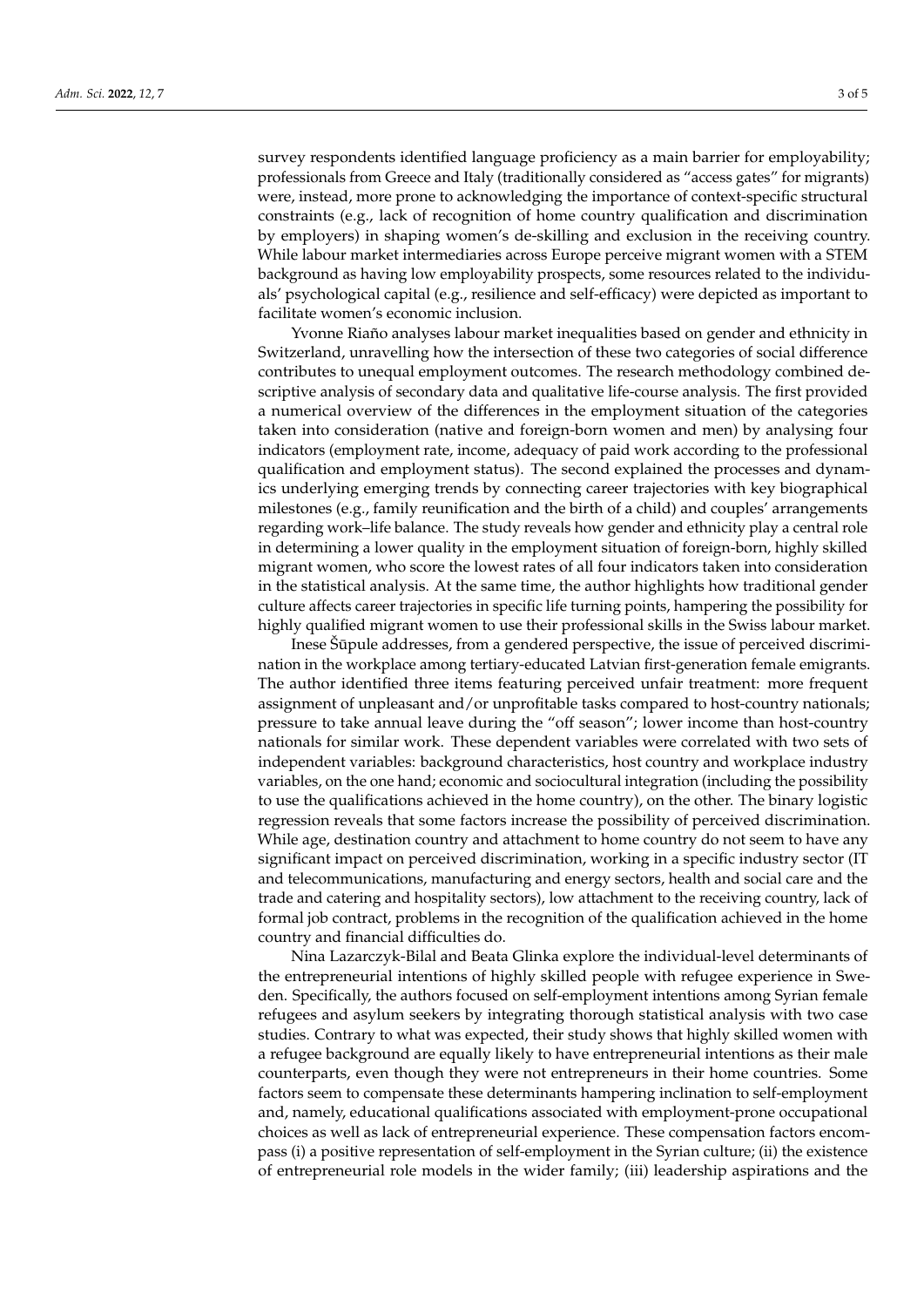supportive role of the host country environment (e.g., availability of services allowing work–life balance; gender norms supporting women's access to the productive sphere).

Spadavecchia and Yu question the widespread assumption in migration studies that polarizes discrimination vs. privilege by demonstrating, from an intersectional perspective, how the same subject can experience both, depending on their own intersected identities. Authors show that privilege is a situational and relational concept: being highly skilled does not necessarily translate into empowerment and emancipation for migrant women. Their qualitative exploratory study highlights how gender works as the main moderator of experienced well-being in different domains (career, financial, subjective and social wellbeing). Compared to other categories, highly qualified women who migrate to reunite with their partners experience the lowest levels of career well-being, especially when they are mothers and have an extra-European background. All in all, when gender (being a woman), migratory status, county of origin (being extra-European national), motherhood and migration reasons (access to the receiving country through family reunification visa) intersect, the level of experienced well-being decreases, while perceived discrimination increases.

We hope that this Special Issue will gain attention and stimulate reflection on the topic of highly skilled migrant women in knowledge-based economies. We all need a better understanding of the phenomenon, in order to remove barriers, to create conditions for their integration and contribution to the economic, social and technological enhancement of our countries.

**Conflicts of Interest:** The authors declare no conflict of interest.

## **Note**

<span id="page-3-13"></span>[1](#page-1-0) The conference (Bologna, 12th–13th of September 2019) was organized as the final dissemination event of the Erasmus+ project "EUMentorSTEM. Creation of a EUropean e-platform of MENTORing and coaching for promoting migrant women in Science, Technology, Engineering and Mathematics" (2017-1-IT02-KA204-036520) coordinated by the University of Bologna (2017–2019).

## **References**

- <span id="page-3-4"></span>Al Ariss, Akram, Iris Koall, Mustafa Özbilgin, and Vesa Suutari. 2012. Careers of skilled migrants: Towards a theoretical and methodological expansion. *Journal of Management Development* 31: 92–101. [\[CrossRef\]](http://doi.org/10.1108/02621711211199511)
- <span id="page-3-10"></span>Aure, Marit. 2013. Highly skilled dependent migrants entering the labour market: Gender and place in skill transfer. *Geoforum* 45: 275–84. [\[CrossRef\]](http://doi.org/10.1016/j.geoforum.2012.11.015)
- <span id="page-3-2"></span>Burmann, Martina, Maria Hofbauer Perez, Vanessa Hoffmann, Carla Rhode, and Sebastian Schworm. 2018. Highly Skilled Labour Migration in Europe. *ifo DICE Report* 16: 42–52.
- <span id="page-3-12"></span>Colakoglu, Saba, Dilek G. Yunlu, and Gamze Arman. 2018. High-skilled female immigrants: Career strategies and experiences. *Journal of Global Mobility: The Home of Expatriate Management Research* 6: 258–84. [\[CrossRef\]](http://doi.org/10.1108/JGM-10-2017-0039)
- <span id="page-3-5"></span>Dietz, Joerg, Chetan Joshi, Victoria M. Esses, Leah K. Hamilton, and Fabrice Gabarrot. 2015. The skill paradox: Explaining and reducing employment discrimination against skilled migrants. *International Journal of Human Resource Management* 26: 1318–34. [\[CrossRef\]](http://doi.org/10.1080/09585192.2014.990398)
- <span id="page-3-6"></span>Enríquez, Carmen González, and Anna Triandafyllidou. 2016. Female High-Skilled Emigration from Southern Europe and Ireland after the Crisis. In *High-Skill Migration and Recession*. Edited by Anna Triandafyllidou and Irina Isaakyan. London: Palgrave Macmillan, pp. 44–68.
- <span id="page-3-1"></span>European Migration Network. 2007. Conditions of Entry and Residence of Third Country Highly-Skilled Workers in the EU: EMN Synthesis Report. Available online: [http://emn.ie/files/p\\_20100716103748Conditions%20of%20entry%20synthesis%20report.pdf](http://emn.ie/files/p_20100716103748Conditions%20of%20entry%20synthesis%20report.pdf) (accessed on 6 April 2021).
- <span id="page-3-0"></span>Eurostat. 2011. Migrants in Europe. A Statistical Portrait of the First and Second Generation. Available online: [https://ec.](https://ec.europa.eu/eurostat/documents/3217494/5727749/KS-31-10-539-EN.PDF/bcf27a60-7016-4fec-98c5-e8488491ebbd) [europa.eu/eurostat/documents/3217494/5727749/KS-31-10-539-EN.PDF/bcf27a60-7016-4fec-98c5-e8488491ebbd](https://ec.europa.eu/eurostat/documents/3217494/5727749/KS-31-10-539-EN.PDF/bcf27a60-7016-4fec-98c5-e8488491ebbd) (accessed on 6 April 2021).
- <span id="page-3-9"></span>Grigoleit-Richter, Grit. 2017. Highly skilled and highly mobile? Examining gendered and ethnicised labour market conditions for migrant women in STEM professions in Germany. *Journal of Ethnic and Migration Studies* 43: 2738–55. [\[CrossRef\]](http://doi.org/10.1080/1369183X.2017.1314597)
- <span id="page-3-11"></span>Iredale, Robyn. 2005. Gender, immigration policies and accreditation: Valuing the skills of professional women migrants. *Geoforum* 36: 155–66. [\[CrossRef\]](http://doi.org/10.1016/j.geoforum.2004.04.002)
- <span id="page-3-8"></span>Jenkins, Sarah. 2004. *Gender, Place and the Labour Market*. Aldershot: Ashgate.
- <span id="page-3-7"></span>Kofman, Eleonore. 2014. Towards a gendered evaluation of (highly) skilled immigration policies in Europe. *International Migration* 52: 116–28. [\[CrossRef\]](http://doi.org/10.1111/imig.12121)
- <span id="page-3-3"></span>Lo, Lucia, Wei Li, and Wan Yu. 2017. Highly-skilled Migration from China and India to Canada and the United States. *International Migration* 57: 1–17. [\[CrossRef\]](http://doi.org/10.1111/imig.12388)